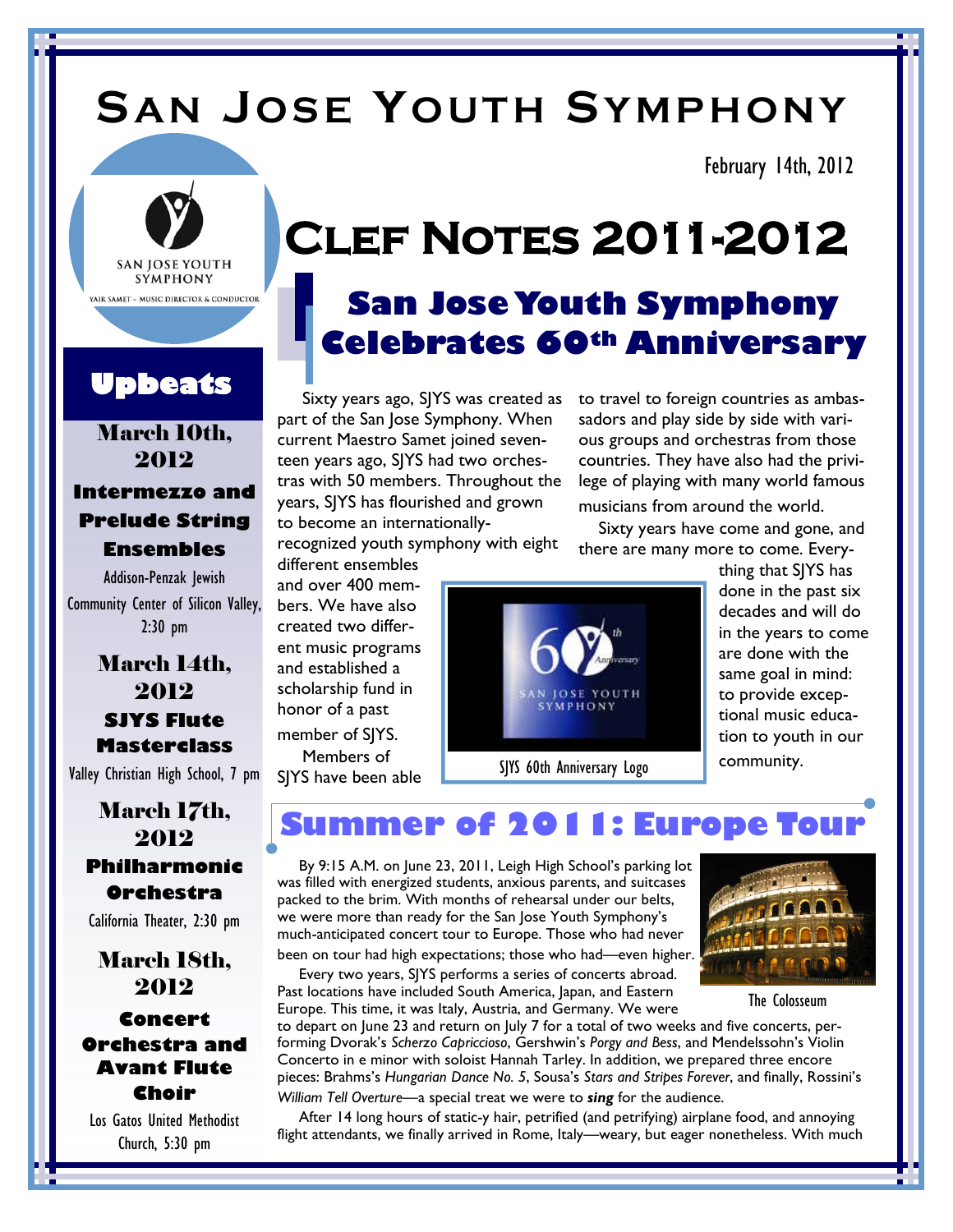### **S a n J o s e Y o u t h S y m p h o n y**

tugging and heaving, we loaded our suitcases and instruments onto the tour buses we were assigned to for the next two weeks. The next day, we had our first rehearsal abroad, mainly to check that our instruments were still functioning properly after the long flight. Besides a few snapped strings and runaway bridges (all eventually fixed, of course), we were ready to show Italy whom it was dealing with.

As we walked into the cathedral where we were to perform our first concert, voices rose in awe, augmented by the intricately-designed interior of the venue. In fact, in Yair's words, our performance would "probably echo in the cathedral for the next decade or so."

After two more concerts in Italy at the Rieti Theatre and an outdoor spa in

Montecatini, it was —at last— time for the crown jewel of our concert tour: the Mozarteum in Salzburg, Aus-



**P a g e 2**

SJYS in the Mozarteum

tria—hometown of Wolfgang Amadeus Mozart. Though the venue was somewhat smaller than we had imagined, the acoustics were incomparable. Needless to say, every musician was humbled and honored to perform in such a renowned concert hall. In fact, the concert was a charity event for the Wheel Chair Dancers, a local handicapped society for whom we raised over 6,000 Euros (approximately \$9,000)!

To our delight, we also spent a few days exploring Austria's quaint streets and even the Hohensalzburg castle! After sliding down underground salt mines and enjoying one kasekreiner (cheesefilled sausage) too many, it was finally time to say goodbye to Austria and hello to its neighbor, Germany. There, we performed our last concert of the tour, but this time, alongside a German youth symphony. Of course, we couldn't leave Germany without a bit of sightseeing, so we spent the remainder of our time visiting BMW World and shopping at Marienplatz, Munich's city center.

At last, it was time to leave Europe, and although nostalgia for the past two weeks was already sinking in, everyone had something to look forward to: SJYS's 2013 tour to Eastern Europe, which includes destinations such as Bosnia and the Czech Republic. The flight back to San Francisco was noticeably more subdued, as everyone reminisced over all the fun and all the hard work dedicated to the trip, unable to fully comprehend how two weeks could possibly pass so quickly. Despite teary farewells at the airport, SJYS's European Tour had built inseparable friendships and valuable experiences that will remain with each musician for years to come.

## **World-Renowned Flutists Join SJYS in Concert**

Robert Stallman and Isabelle Chapuis, two internationally-recognized flutists, join SJYS Philharmonic Orchestra in a performance of Doppler's *Double Flute Concerto in d Minor for Two Flutes and Orchestra* on Saturday, March 17th, 2012.

Isabelle, former professor of flute at San Jose State University and principal flute in the orchestra of Opera San Jose, journeyed to Paris at a young age and studied at the prestigious Paris Conservatory under Jean-Pierre Rampal. She became Principal Flute of the Orchestra symphonique du Conservatoire national de Paris. It was there that she met Robert Stallman and became good friends with him. Isabelle still teaches lessons, and occasionally collaborates with her colleague in recitals and master

classes.

Mr. Stallman, who performs frequently, has released several CDs, and has edited numerous pieces, created his own editions, and added his own touch to them. His most recent release, The Nightingale in Love, contains pieces from the late French Baroque period.

The New York Times has written numerous reviews for Mr. Stallman, including, "What made Robert Stallman's flute recital at Alice Tully Hall Friday night such a satisfying one was more than just the variety of the program; it was the way Mr. Stallman could bend the color and the character of his instrument to fit the music at hand." Mr. Stallman travels nationwide and worldwide giving master classes and concerts.



Robert Stallman and Isabelle Chapuis in recital

The next masterclass will be held on Wednesday, March 14th at Valley Christian High School at 7pm.

These two flutists both learned their trade under the guidance of one of the most famous flutists in history: Jean-Pierre Rampal, and they are quickly putting their names in history as well. Although this is not the first time Isabelle and Robert have performed together, it will certainly be one of the more memorable.

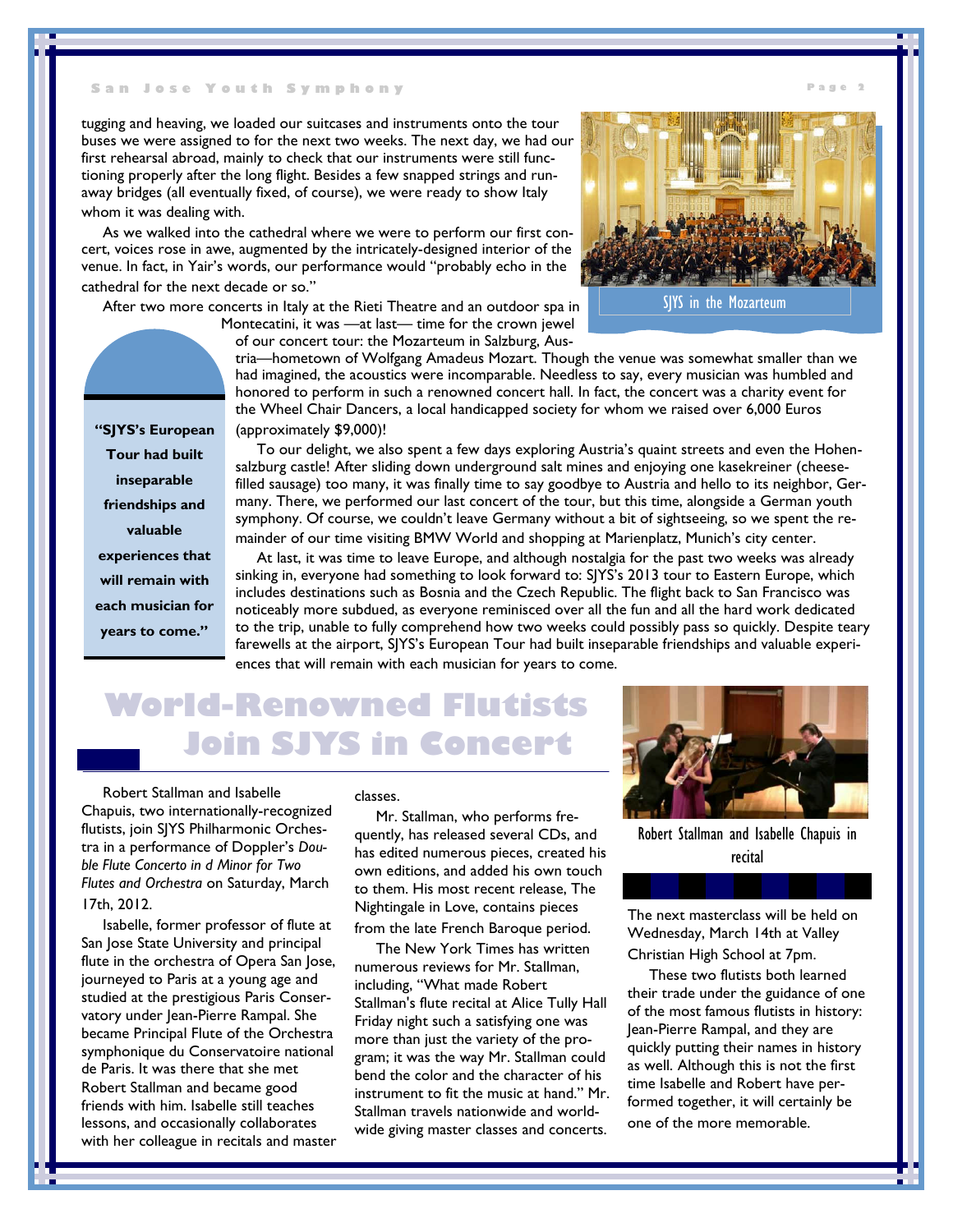## **And the Soloists are...**

### **Alan Hwang and Anthony Angeles**

**Having sat next to each other for the past three years, how have you two learned from one another?**

*Alan:* From the first time I met Anthony when we both sat fourth stand of the first violins, I never knew that we would be performing side by side for the next three seasons. Through our experiences in rehearsal, on tour, and in concerts, I feel that we have both grown closer as friends and have become more complete musicians. As the years passed, we came to understand each other better musically, and I believe that we work better as a team now than when we first started. Anthony is a fantastic violinist, and he has taught me how to incorporate more body movement into my playing, greatly improving my musical expression. Not only that, all the jokes and hopes that we have both shared have greatly improved our performances one after another. It has definitely been a great pleasure performing with Anthony over these past years.

*Anthony:* Having sat next to Alan for three years now, I feel we have both grown as musicians and as friends. From the first time I sat next to him in the fourth stand I believe, I saw how he played his notes very accurately and practiced slowly. This was my first year playing classical music and felt challenged to stay on par and learn as much as I could. Now, I feel like the difference between us would be slight as we have both advanced in our musical studies through our time together. Alan is a wonderful violinist who has always pursued perfection in his playing. Through the years performing by his side, I have seen the dedication he has to achieve mastery in the music and have learned to apply it towards my playing. It has truly been a great privilege being able to perform with Alan these past years in SJYS.

### **Anthony, how does it feel to perform the same piece on the same stage years later after it has been performed by Richard Sim and Jamie Pak?**

I feel honored and humbled to interpret such a passionate piece once performed by Richard Sim and Jamie Pak. Unfortunately, I did not have the privilege to meet Richard Sim or hear him play, however I have heard many wonderful stories about him as concertmaster and what he means to those who knew him. Regarding Jamie Pak, I was able to play with

him before as stand partners in the South American Tour and value that experience to heart. Jamie has had much more experience performing than me, and from seeing how

he experiences the music, I have learned to more freely embrace and express my passions when performing such beautiful music.

#### **Alan, having already soloed before, what will be your main focus for this performance?**

In this performance, I will be emphasizing on my musicality, communication with Anthony, and enthusiasm for the music. In my past performance, I believe that I focused too much on technicality; in this performance, I will better convey the emotions and flourishes that Sarasate expressed through his composition. Sarasate's *Navarra for Two Violins* is a highly virtuosic piece, and I believe that Anthony and I will have a blast performing with both rich harmony and great expression.



### **Charlie Liou** (2011 Concert Orchestra Solo Competition\*)



My parents were music lovers; so naturally, they took me to many concerts. Many of these concerts had soloists, such as Itzhak Perlman, Joshua Bell, and others. While watching these soloists, I wondered what it would be like if I could stand up there. My chance came when SJYS hosted its Annual Solo Competition.

#### **How did preparing for this concert differ from preparing for other concerts?**

A lot more practice was involved, and when I was practicing with the orchestra, I had to listen to the accompaniment, the conductor, and myself. We had to listen to each other, and that was a major difference from when I practiced for my solo.

#### **What is a helpful tip you would tell future soloists regarding the performing experience?**

I think the most helpful tip is not only do you have to practice, but you should remember that you are the only one on stage, and you will have to do your best. Don't stress about it too much, because if you do, you will start worrying, and that will hinder your ability to perform well.

### **How did your interest in cello begin?**

### **Eunice Sim** (2011 Chamber Orchestra Concerto Competition\*

My interest in cello began in eighth grade, although in elementary school was when I first began playing the cello. My cello teacher, Ashley Kim prepared numerous recitals for her class and as I began to perform in front of an audience more, I began to enjoy it rather than go into nervous breakdowns. And then I wanted to experience being in a group of people who feel the same way as I do: an orchestra. As I entered SJYS, one thing lead to another, I applied for the competition and became a soloist, which I very much enjoyed.

#### **What are some challenges involved in being a soloist?**

The hardest thing about being a soloist was the consistency of practicing. For a about a year, I had to practice and practice a five-paged piece over and over again. Eventually, I got sick and tired of playing the same music for so long but the thought of the concert kept me going.

#### **If you could play any other instrument, which would it be and why?**

If I could play another instrument, I would play the violin because I always thought it made a pretty sound if I can even play well enough. If it hadn't been my parents pushing me to play cello, I would have chosen the violin as my instrument.

\*2011Concert orchestra, Chamber orchestra, and Young Artist competitions kindly sponsored by the San Jose Symphony Foundation



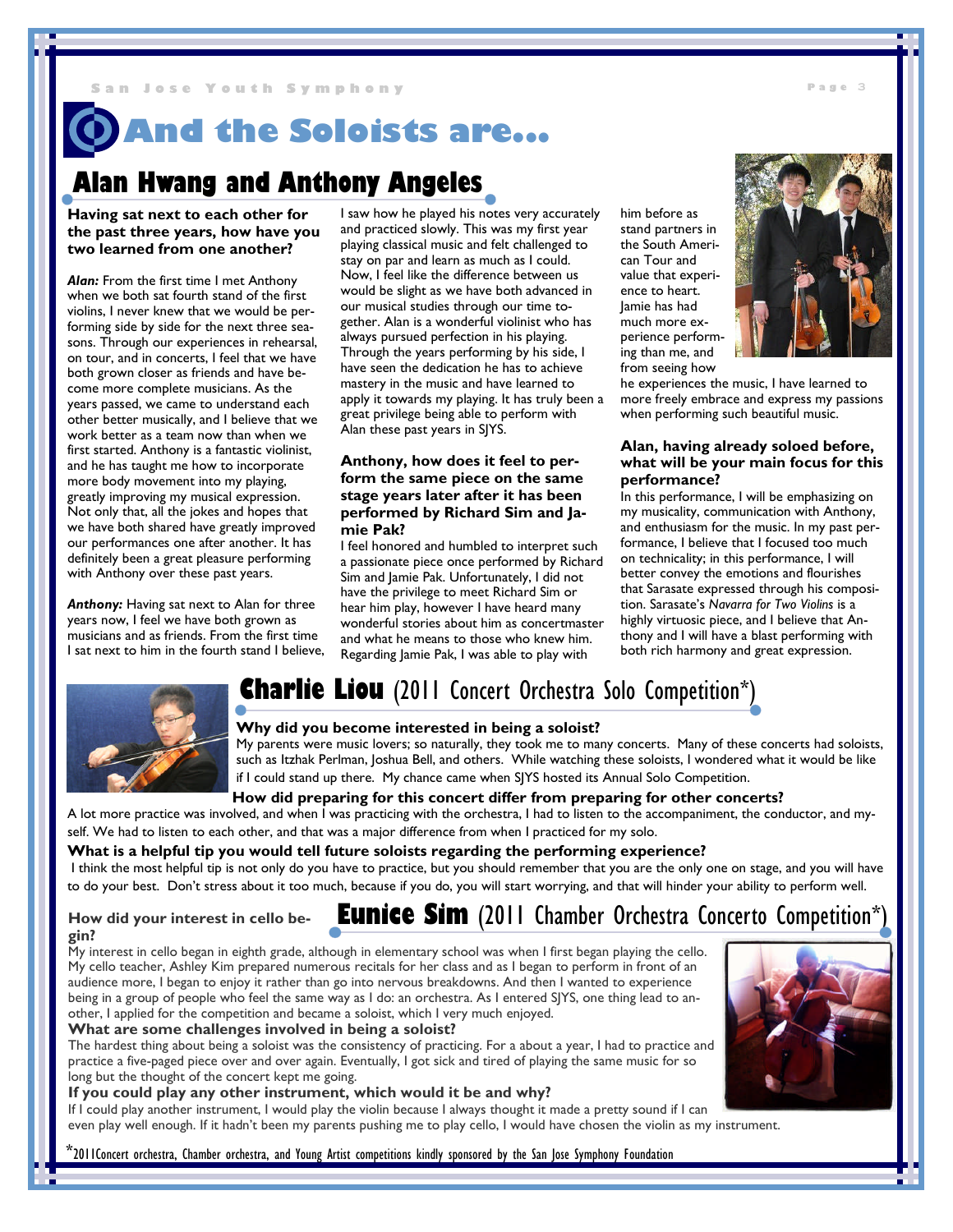#### **N Jose Youth Symphony Biography Page**

### **Iris Liu** (2011 Young Artist Competition\*)

#### **How did you prepare for this concert?**

A large portion of my preparation for the performance was covered by the prerequisite Young Artist Competition, which compelled me to learn by heart not only the cello solo, but also the orchestral accompaniment. From then onward, I continued to work with my private instructor, Jonathan Koh, to further refine the subtleties and nuances of my interpretation of the concerto. As with any musical piece, it really just comes down to practice and attention to detail.

#### **How did performing with the orchestra behind you compare to performing at the competition with a pianist?**

I had already competed and recorded with a pianist accompanying me a few times before the concert, but per-

forming with the orchestra was quite a different experience. With piano accompaniment, I know that no matter how I play, the pianist will follow me. I had already listened to recordings of the concerto hundreds of times, so as long as the piano and I sounded right together, I didn't have to worry too much about listening to what the piano was playing. However, when performing live with the orchestra, I found that I had to concentrate a lot more on playing consistently and as both a soloist and a member of the orchestra. Over time, I found that paying attention to the orchestra really helped me adapt my playing so that the cello solo and the orchestral accompaniment sounded more cohesive and dynamic.

#### **How has the experience of rehearsing and performing with a full orchestra enhanced your experience as a cellist?**

Despite how nervous I was before the concert, this is an experience that I really cherish, and I realize how rare it is to come upon such a great opportunity. Normally, when I rehearse my concerto at home, there are a plethora of details that I tend to accidentally overlook. When I'm rehearsing or performing with the orchestra, all of these points stand out so that I know what to work on in the future. These areas apply to not only the Shostakovich Cello Concerto, but my general musical work ethic as well.

#### **What was the best part of this overall experience?**

It may sound silly, but I think it is absolutely amazing listening to the orchestra play the accompaniment part. Before my first rehearsal with the orchestra, I had heard only myself and the recording of the piece. I knew the orchestra part by heart, but it seemed somewhat unreal as I had never heard it performed in person. You really can't substitute a piano for a full orchestra, so by the time of the concert, to see how far we had come together to perform the concerto was the most rewarding aspect of this entire experience.

"We will always remember and treasure his great smile, kindness, friendship, and the legacy he left behind"



Richard and Maestro Samet in 2007

### **Remembering Richard Sim**

The year of 2008 was one filled with many memories. For those who knew Richard Sim, it was a year to share the memories they had of him so that he would never be forgotten. The previous concertmaster of SJYS Philharmonic Orchestra passed away unexpectedly at the age of 19 in June of 2008 as a result of a heart condition.

To keep the memories of this young man alive, the Philharmonic Orchestra's March 17th

Concert will be dedicated to him, as will the concertmaster seat of the Philharmonic orchestra. On December 5th, 2005, Richard performed Sarasate's *Navarra for Two Violins and Orchestra* with Jamie Pak. On March 17th, *Navarra* will once again be heard in the California Theater, this time played by Alan Hwang, concertmaster, and Anthony Angeles, coconcertmaster. SJYS has also created a Richard Sim Fund in memory of Richard. The money donated to this fund is intended to go towards covering the costs

of private music lessons and will be awarded annually to deserving members with financial need.

There is no doubt that Richard would have gone on and done great things. As Maestro Yair Samet puts it, "Richard was one of the best members we ever had in SJYS, considering his great musical talent and complete dedication to our organization's mission and goals. But most importantly, Richard was a beautiful human being in every possible way. His care and consideration for others, kindness, friendliness, great personality and sense of humor, earned him much love from everyone around him. In all the years I have known Richard, I didn't hear once the word "no" from him. He was always happy to help SJYS and support us in every possible way. Richard brought a lot of happiness to everyone around him. His heart was bigger than life, and it is truly tragic this it was his heart which couldn't keep him in our lives. We will always remember and treasure his great smile, kindness, friendship, and the legacy he left behind. RIP dearest Richard!"

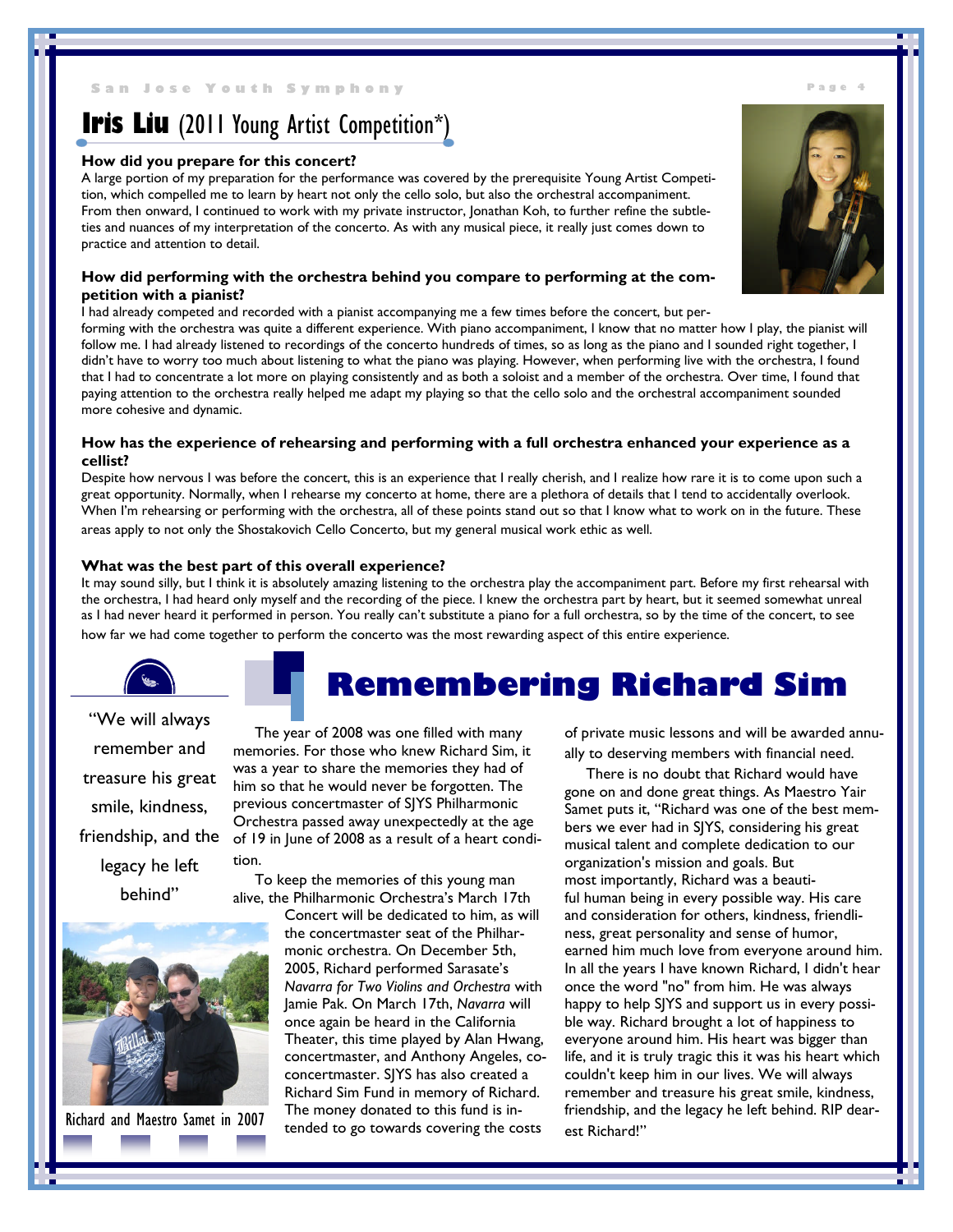**The New Members of the SJYS Family**



**Intermezzo String Ensemble**

### **What was your reaction when you first found out you would be conducting this group?**

When I first received the news that I would move to Intermezzo, I was very excited and honored to be chosen. I have quite a bit of more challenging music to use and I'm thrilled to have more experienced musicians with whom to work.

### **Do you have any fond or funny memories from your music education or background?**

I'll never forget how thrilling it was to play in the orchestra at Cazadero Music Camp. We played incredibly beautiful music together and it was fantastic to be in the redwoods playing the Ravel string quartet. For relaxation we got to use the rope swing and jump into the river to swim. My youth symphony experiences in the Oakland Symphony Youth Chamber Orchestra enabled me to make lifelong friends.

### **What made you decide to pursue a musical career?**

From the time I picked up the violin when I was a beginner, I knew that I would be a musician. Music is a major part of who I am and when I'm not making music, I'm not the person that I want to be. I'm so blessed to have the opportunities given to me to perform and to share my love for this art.

**Concert Orchestra Conductor**

### **How is this group different from the group you previously conducted?**

Conducting a full orchestra (winds, brass, percussion and strings) is a completely different experience than working with a string orchestra. There are so many more colors and the repertoire is vast!

### **What was the inspiration behind the repertoire you chose for this season?**

All of the repertoire I have chosen is music that I have either played or conducted before. So naturally, it is music that I love.

### **Have you ever had any experience being part of a youth orchestra while growing up? If so, how has that experience affected you musically?**

As a student I was a member of the NY Youth Symphony. We gave concerts at Carnegie Hall. It was a huge orchestra and the level of the students was pretty outstanding. Auditions were very competitive. If you were selected to be a member of this orchestra, it was really an honor. There was only level. The



experience was a very positive one.

### **Marcella Schantz**

**Prelude String Ensemble**

### **What is it like working/connecting with the members of your group?**

The students of the Prelude String Ensemble are very bright, intelligent, talented students! They are eager to learn, and enjoy the challenge of learning new and sometimes difficult music. As an instructor, conductor and violinist, I am extremely gratified that I can help them with their technique as well as learning the music. As a group that has only played together for a few months, they already have a rhythm of working with each other and working as a unit. Also, they are eager to help each other and have an overall positive attitude that really comes through in their performance! The parents of these students are wonderful, I appreciate their support so much!

### **What are some of your expectations for the members?**

My expectations of the members of the Prelude Ensemble are that they come to rehearsal prepared. This means that they have practiced their music during the week between rehearsals, especially the sections we discussed that need more work. Also, possibly bringing the music to their private instructor during their weekly lesson when they could benefit from their individual help to work out any especially difficult passages. They are expected to come to rehearsal with their music binder, instrument, music stand and pencil. Their behavior during rehearsal is expected to be attentive and courteous so that all the students can benefit from rehearsal.



### **What instrument(s) do you play, and do you enjoy practicing?**

I am a professional violinist, and that is my performance instrument. I also play piano, and some cello, viola, viola da gamba, and drums. (I took drum lessons for two years as an adult, and have a renewed respect for the percussion section!) I absolutely love practicing, it is a real gift to be able to keep my skills "fine-tuned"! No matter what level you are, there are always improvements that can be made, both technically and musically. I often record myself practicing so that I can listen more objectively. It is a good way to hear things one doesn't always catch while playing. Mostly, I just love playing the violin: practicing, performing, and even creating my own music!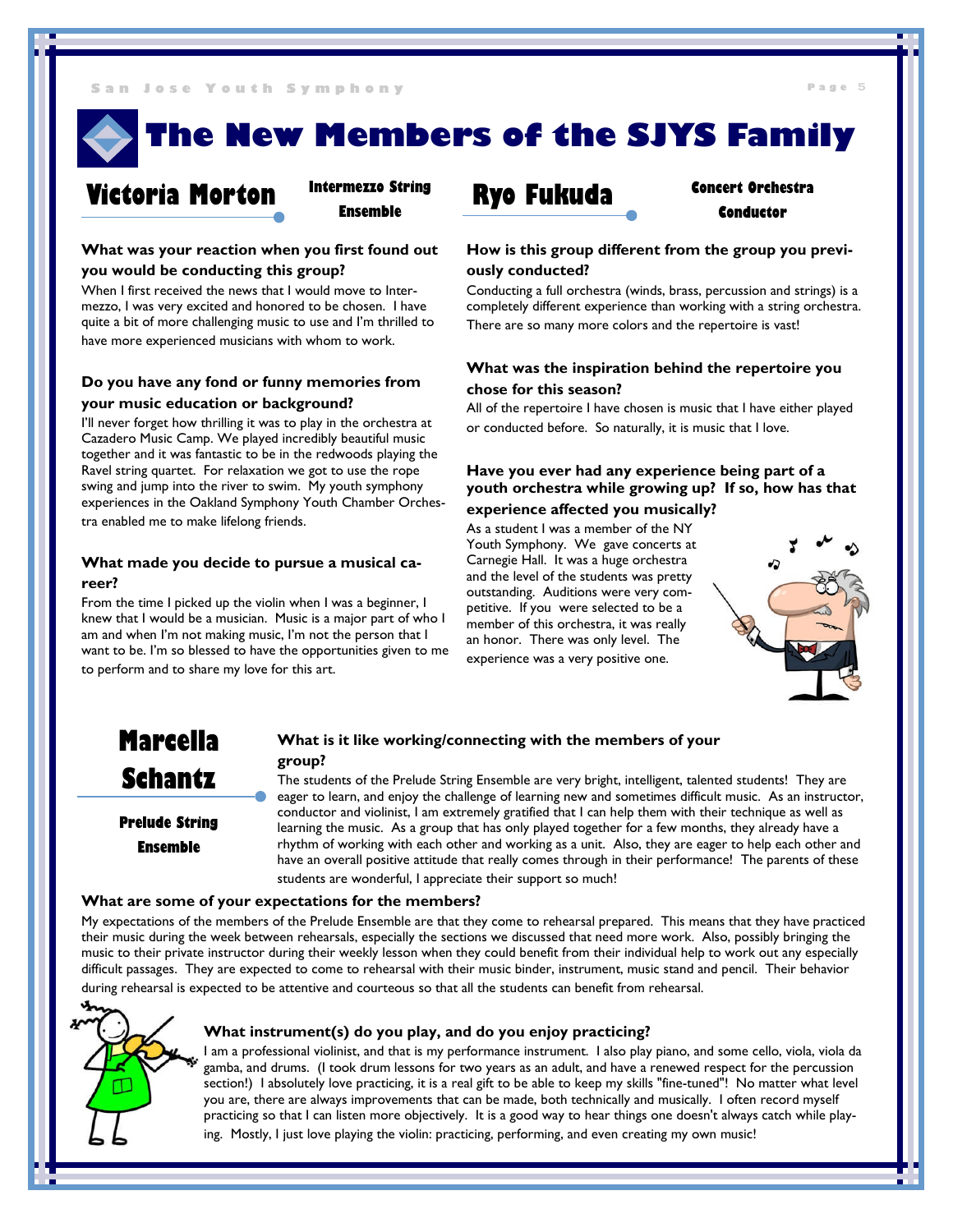### **Valley Christian and SJYS**

After an exciting journey through Europe last summer and performing alongside a high school orchestra in Bad Aibling, SJYS decides to hit a bit closer to home as it invites students from our very own Valley Christian High School to join in the music-making this second set.

VCHS, a private school located in San Jose, provides an extensive Conservatory program with an instrumental music program including 11 different courses. The VC Conservatory has grown from a meager twenty-something students in its first year to now nearly three hundred. The history between VCHS and SJYS began a few years ago. Their conservatory associate director is one of our own, Percussion Ensemble director Jeff Wilson, and the SJYS percussion ensemble holds weekly rehearsals at VCHS facilities.

SJYS has provided a wonderful opportunity to the Valley Christian students this set by inviting the VCHS Wind Ensemble to perform with them during Holst's *The Planets*. Musicians from the Valley will be able to play with all the complements and trimmings of a full symphony orchestra as well as listen to a great selection of classical music when they are not tooting their horns. In addition, VC's Wind Ensemble will be doing a piece of their own. Vice President/Director of the Conservatory Troy Gunter says, "The Valley Christian Conservatory Wind Ensemble is looking forward to our March 17 collaborative performance with the San Jose Youth Symphony. Our respective institutions have much in common as we discover and develop the musical gifts of young people. Our students are excited to perform under the baton of Maestro Samet, and hope you enjoy our performance of Charles Rochester Young's *Tempered Steel*."

While concert band musicians usually might not prefer classical music, perhaps this experience would whet their tastes for a whole new kind of playing and open their eyes to a whole new world of music. Hopefully, this joining of forces will bring about new ways of thinking, new appreciation for areas previously unexplored, and new relationships in-the-making.

Double bass, string bass, contrabass, oversized cello: the stringed instrument that is taller in height than most people. The bass has many names, but its main purpose is the same: to keep the beat for the orchestra. And occasionally to play off beats. Then there are the bass concertos that few have ever heard of...

Bass Buzz, a new two-year educational program offers classes to middle school and early high school students in double bass. This new program was developed to provide music education at an affordable, reasonable cost, to older students to address a chronic shortage of double bass players faced by orchestras everywhere, due to the instrument's large size and limited availability. Thanks to

### **Shoko Michael Chairman of the Board**

Shoko Michael, our new Chair of the Board, is happy to be with SJYS this year. She became involved in SJYS when her daughter, fourteen year-old Hana, joined Prelude three years ago. Mrs. Michael has



continually increased her involvement in the organization, beginning as a parent volunteer and then taking a role as the sole member in the Development Committee. Since then, Mrs. Michael has been elected to the positions of Treasurer and now Chair of the Board. As the Chair of the Board, she is working with Maestro Yair Samet to plan future events for SJYS, from having a commissioned work composed by Taylor Eigsti to preparing the 2013 Tour.

Currently, her two children, Hana and Severin, are involved in SJYS. Hana plays first violin in the Concert Orchestra and nine-year-old Severin is a cellist in Prelude. When it comes to SJYS as a whole, Mrs. Michael loves the goals set forth by the mission statement: to provide exceptional music education to youth in our community. She admires the gifted children, enthusiastic staff, and supportive volunteers and board members. To Mrs. Michael, the most impressing aspect of SJYS is the fact that the group seems to have heart and that those involved do not simply show up to excel but to also have fun in the process.



generous funding from the Rotary Club of San Jose and The Valley Foundation of Los Gatos, SJYS now has double basses that can be used by its students.

> Bass Buzz classes will be held weekly during afterschool hours at designated school campuses. Its instructors, who are professional musicians and teachers, travel to the campuses to teach several sessions of classes scheduled throughout the school year. These small-size classes are offered at a very low cost to students, with size kept to a maximum of no more than 10 students per class. For more details, please visit our website at www.sjys.org/

> music\_matters.html. Come one, come all, and experience for yourself the joy of playing an oversized cello!

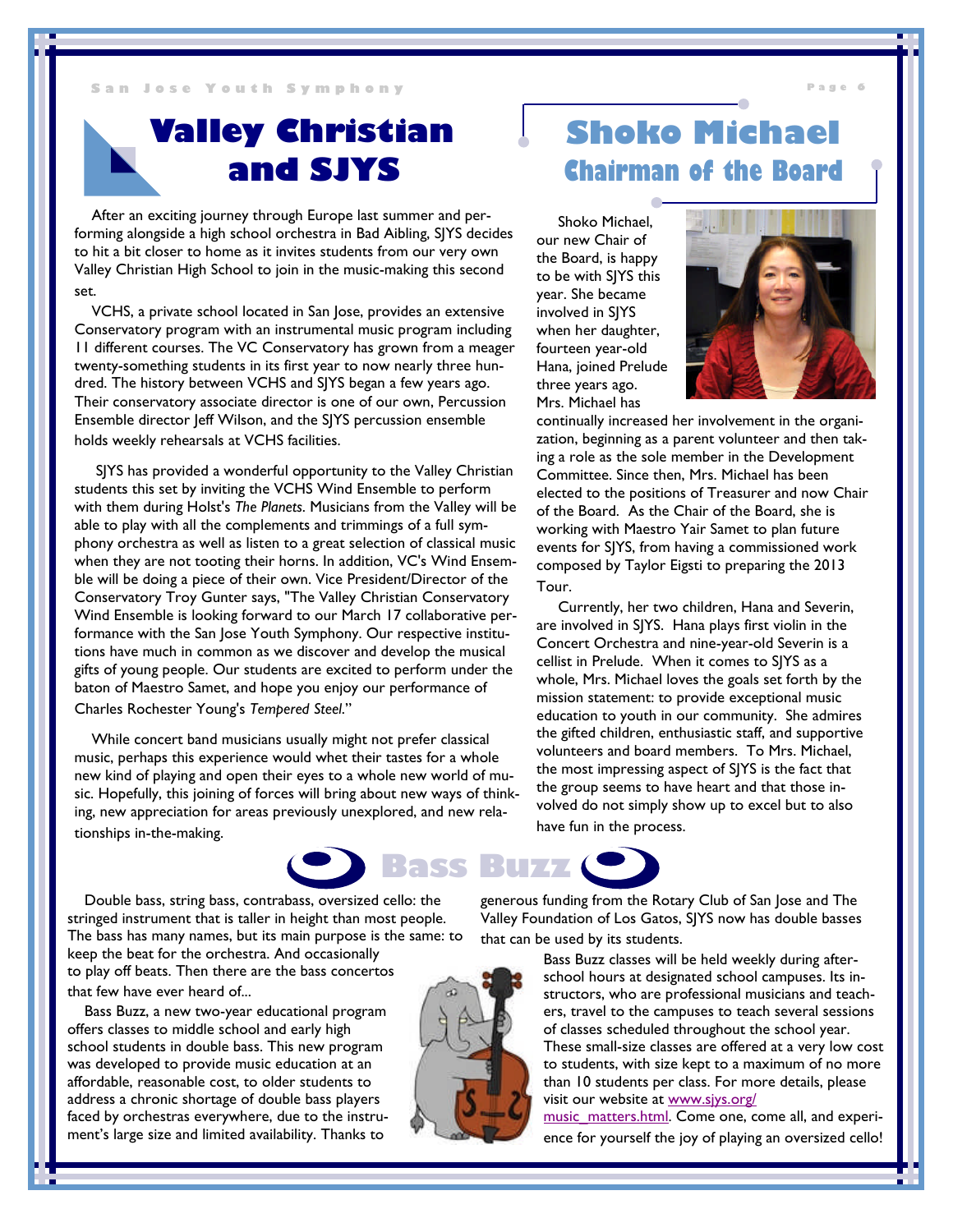We are pleased to add this new section to Clef Notes, dedicated to local school music programs and their directors. As has been our stated policy, SJYS is a supplement, rather than a substitute for school programs, and we expect all of our members to fully participate in their school music programs. Schoolrelated events *automatically* take precedence for members with schedule conflicts; and marching band students can apply for membership later in our regular season so as to avoid conflicts with their schools' band schedule. As our first guest on "School Corner," we have invited **Michael Boitz**, Music Director of **Saratoga High School**, to share a little about himself and his views about music education. For us SJYS members from Saratoga High School, we are thrilled to have him talk about Saratoga's great music program, considered one of the best in the Bay Area.



### **Why did you choose to conduct high school students?**

When I was growing up, I was influenced by some really great teachers that I had in junior high and high school. I think that's what really turned me on to music - participating at that age level. I had actually gone through college thinking that I was going to be a physics major, but I was acting as a music major all along. I just found that I love the process of making music, but more than anything, I loved working with students and the process of

learning it. I found myself the most happy was when I was doing music, when I was involved in orchestra or band, and that continued to draw me to it. And not only did music make me the most happy, but the most challenged and what seemed to be the most engaging to me.

#### **In what way is music a part of a complete education?**

There's all kinds of research that tells us that music makes us smarter. The analytical side of the brain and the creative side, working in combination, propels us. But one of my favorite quotes states that "All of my classes give me a means to live by; music gives me a reason to live." For a lot of us, music fulfills a passion that we have. That's what makes it addictive and complete. I would say that kids are well-rounded when they are involved in some kind of arts activity, and very worthwhile for them to be involved in some kind of music ensemble. Being in band, orchestra, or choir builds the nature of a team and ensemble. It makes us collectively stronger and helps us with interpersonal and leadership skills. Kids learn to be dedicated to group purposes, instead further delving into the narcissistic nature of education right now (the way that we're very geared towards standardized tests and independent bubbles). Whereas in music, the exact term is authentic assessment, meaning we're constantly assessing what we do, and it connects us to the rest of the academic base.

#### **How has music at Saratoga created a community?**

The kids that are in the music department are just wonderful. It's a great melting pot. If you go out into the band room or music quad, there's every kind of student. There are kids that are hardcore music kids, there are kids that need the outlet in their day, there are kids in music because they need the social part of it, there are kids in music that want to be professional performers. It's a big variety of athletes, debaters, drama, and everybody, so it's a great gathering of diversity. Music kids are not easily stereotyped or grouped, but all are linked in music.

### **School Corner SJYS Alumni Today**

"SJYS has done so much for me over the years. I found my passion for music through performing pieces such as *Danzon No. 2* and Tchaikovsky's *5th Symphony*. In addition to enhancing my affinity for music, SJYS enabled me to find some of my best friends while playing in the philharmonic orchestra. SJYS truly is like my second family, and having to leave this orchestra to go to New York was one of the hardest things I've ever had to do. However, I found myself being comforted while taking classes such as Music History at NYU. A lot of the pieces that we listened to in class were



Grace Yang

pieces that I played with SJYS. I have to thank SJYS for giving me that initial education in classical music and I will never forget all the memories that were made during my time with the best orchestra."

> *"SJYS truly is like my second family…" ~Grace Yang "SJYS allowed me to make lasting friendships and unforgettable memories…"*

*~Perry Choi*



"Although I joined SJYS as a junior, my time with the organization was nonetheless formative in creating who I am today. I gained valuable orchestral experience and had the privilege to work with an amazing conductor. More importantly, however, SJYS allowed me to make lasting friendships and unforgettable memories. Of which include the European tour, the concerto concert with soloists Cheryl and Tiffany, and the hilarious episodes from summer camp. Despite the hour-long-drive to and from home every rehearsal, I have no regrets. As for the present, I'm playing as co-

Perry Choi

principal clarinetist in the Harvard-Radcliffe Orchestra and teaching young clarinetists through a program called HARMONY. I'm also still running my non-profit Keeping Music Alive and plan to take either a music ensemble class or a composition class this semester. I strayed away from the idea of majoring in music and am instead considering Human Evolutionary Biology with a possible secondary in either Music or Neurobiology. Nothing's certain though. Regardless, music remains an important part of my life, and I believe it will continue to be for many years to come. I wish everyone in SJYS all the best and hope to see you all in the alumni concert in the summer. Until then."